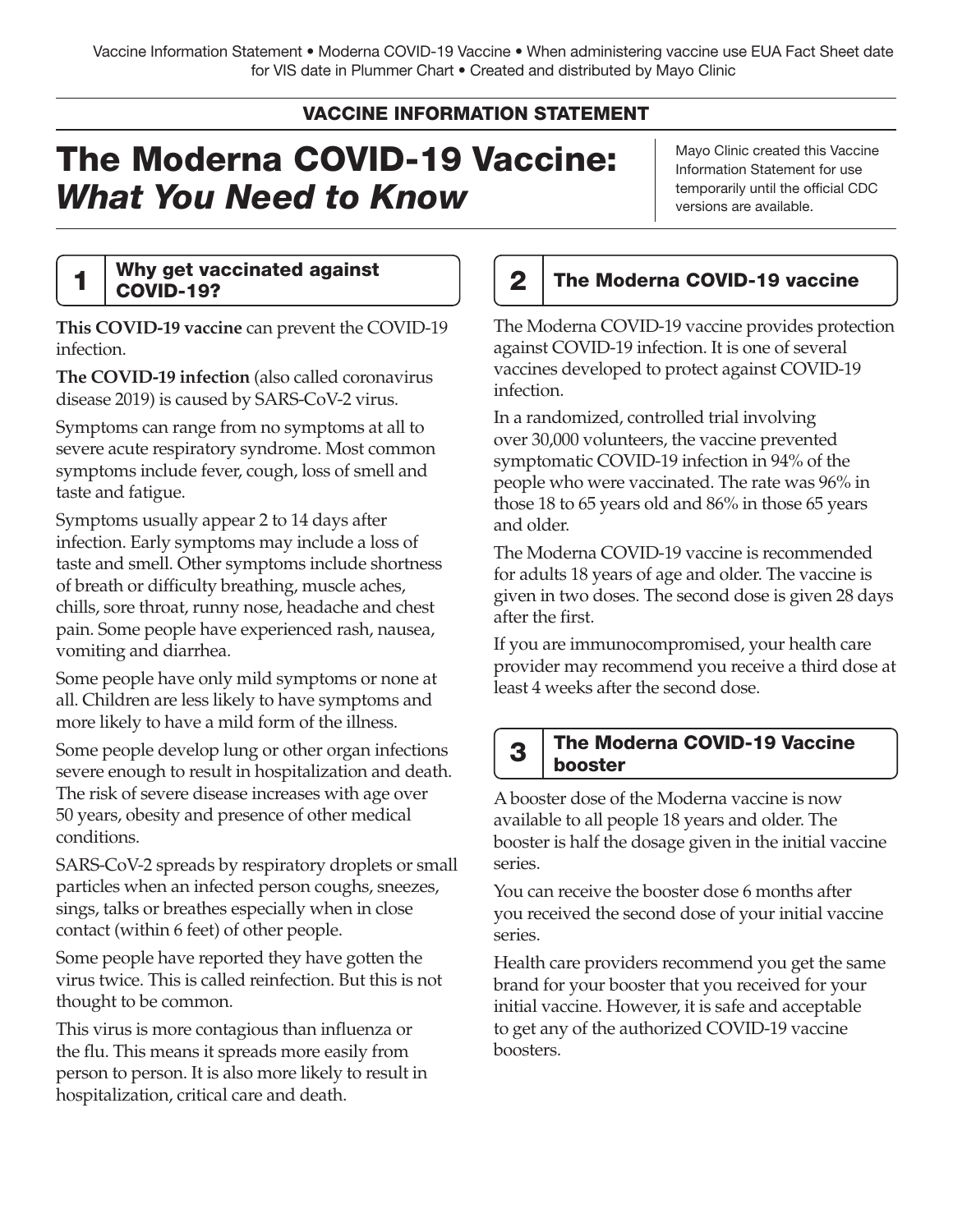**Only get a different vaccine brand for your booster dose. Health care providers do not recommend that you get a different vaccine brand for your initial vaccine series or for an additional dose if you have a weakened immune system.**

Ask your health care provider if you have questions.

#### $4$  Talk with your health care provider

Tell your vaccine provider if you:

- Have had an allergic reaction after a previous dose of the Moderna COVID-19 vaccine or have a severe life-threatening allergy (anaphylaxis) to components in the vaccine, any other vaccine or any prior injections.
- Are experiencing signs or symptoms of COVID-19 infection.
- Are acutely ill or contagious with the COVID-19 infection.
- Had COVID-19 infection in the last 90 days.
- Have a condition that causes your immune system to be weakened or compromised. It is safe to get the vaccine, but this may mean that the vaccine won't be as effective for you.
- Are taking a blood-thinning medication or have a bleeding disorder.
- Are pregnant or breastfeeding.

In some situations, your health care provider may decide to postpone the COVID-19 vaccination to a future visit.

People with minor illnesses, such as a bladder infection, may be vaccinated. People who are moderately or severely ill should usually wait until they recover before getting the COVID-19 vaccine.

Your health care provider can give you more information and answer any questions.

## 5 | Risks of a vaccine reaction

- **Pain.** Most people had pain where the shot was given. This happened with both doses. For some people, the injection pain was severe enoughto temporarily prevent them from doing daily activities.
- **Redness or swelling.** About 9 out of 10 people had redness or swelling where the shot was given.
- **Fever.** About 1 in 7 people got a fever after they received the vaccine.
- **Fatigue.** About 7 out of 10 people had fatigue. For some people, it was severe enough to temporarily prevent them from doing daily activities.
- **Chills.** About 2 out of 5 people had chills.
- **Headache.** About 6 out of 10 had a headache.
- **Muscle pain.** About 3 out of 5 people had muscle pain. One out of 10 people had pain that was severe enough to temporarily prevent them from doing daily activities.
- **Joint pain.** About 2 out of 5 had joint pain. One out of 20 people had pain that was severe enough to prevent them from doing daily activities.

These reactions are more frequent and more severe after the second dose and in those 65 years and younger. These side effects generally occurred within 2 days after vaccination and got better in 24 to 48 hours.

You should still get the second dose of the Moderna vaccine even if you had one of these reactions after the first dose.

People sometimes faint after medical procedures, including vaccinations. Tell your provider if you feel dizzy, have vision changes or have ringing in your ears.

As with any medicine, there is a very small chance that a vaccine could cause a severe allergic reaction, other serious injury or death.

• **Myocarditis and pericarditis.** In a few rare cases, people have developed inflammation of the heart muscle, called myocarditis, or inflammation of the lining outside the heart, called pericarditis, after receiving this vaccine. In people who developed these conditions, symptoms began within a few days of the vaccination. Symptoms are more common after the second dose of vaccine. Most of those who developed these conditions were male